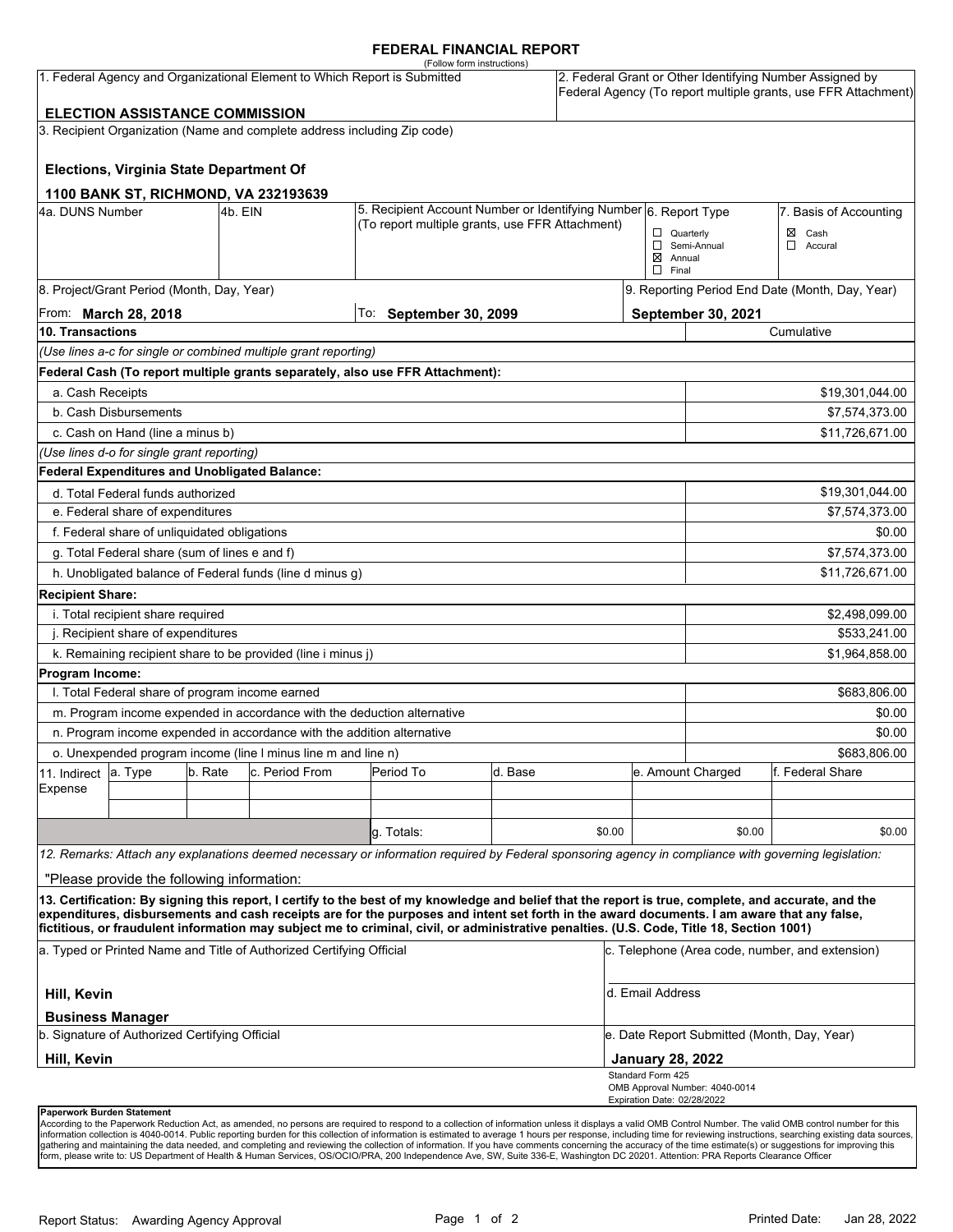#### **FEDERAL FINANCIAL REPORT**  (Additional Page)

# Federal Agency & Organization : ELECTION ASSISTANCE COMMISSION

Federal Grant ID Recipient Organization

| <b>DUNS Number</b><br><b>DUNS Status when Certified</b><br>EIN |                                                                                                                                                                                                                                                                                                                               |
|----------------------------------------------------------------|-------------------------------------------------------------------------------------------------------------------------------------------------------------------------------------------------------------------------------------------------------------------------------------------------------------------------------|
| <b>Reporting Period End Date</b>                               | $\therefore$ September 30, 2021                                                                                                                                                                                                                                                                                               |
| Status                                                         | : Awarding Agency Approval                                                                                                                                                                                                                                                                                                    |
| Remarks                                                        | $\therefore$ "Please provide the following information:                                                                                                                                                                                                                                                                       |
|                                                                | State interest earned (current fiscal year): \$0<br>State interest expended (current fiscal year): \$0<br>Program income earned (current fiscal year): \$ N/A<br>Program income earned breakdown (current fiscal year): \$ Source: e.g. Sale of<br>registration list<br>Program income expended (current fiscal year): \$ N/A |

Reviewer Name Phone # Email Review Date Review Comments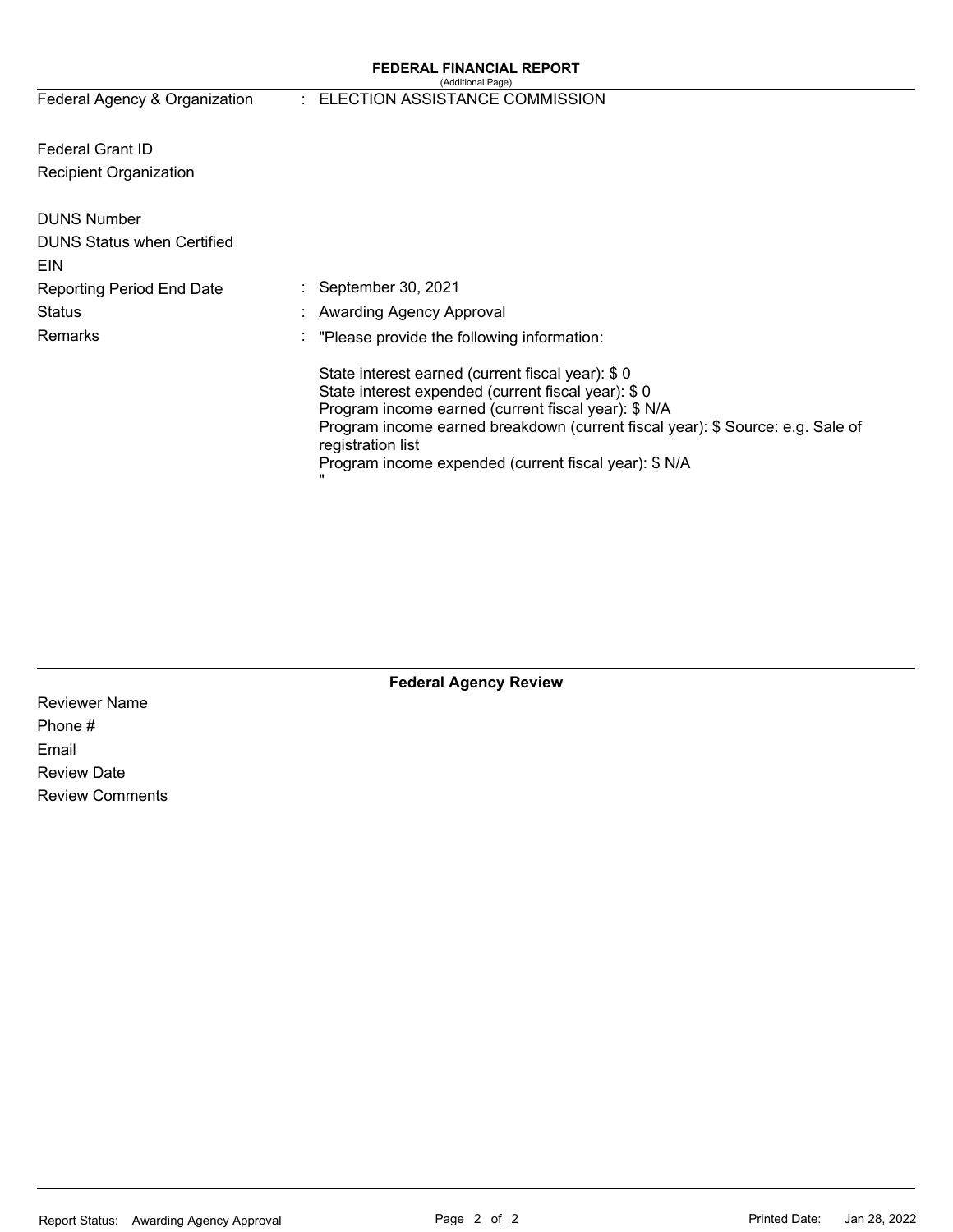# 2021-2022 EAC Progress Report

# 3. EAC Progress Report

#### **1. State or Territory:**

Virginia

### **2. Grant Number:**

#### **3. Report:**

Annual (Oct 1 - Sept 30)

#### **4. Grant:**

Election Security

#### **5. Reporting Period Start Date**

10/01/2020

#### **6. Reporting Period End Date**

09/30/2021

### 4. Progress and Narrative

7. Describe in detail what happened during this reporting period and explain how you implemented the approved grant activities in accordance with your State Plan/Program Narrative. (*Note: Your activities should align with your Grant Cost Categories Table.)*

 For the period of October 2020 to September 2021 the Virginia Department of Elections (ELECT) has continued to move forward with the development of a new statewide voter registration system with the release of request for purpose's (RFP) . ELECT received several qualifying bids from the RFP process. Currently ELECT is in the final stage of selecting a vendor for the new registration system. Its anticipated that an award will be made in the second quarter of the Federal Fiscal Year. Additional state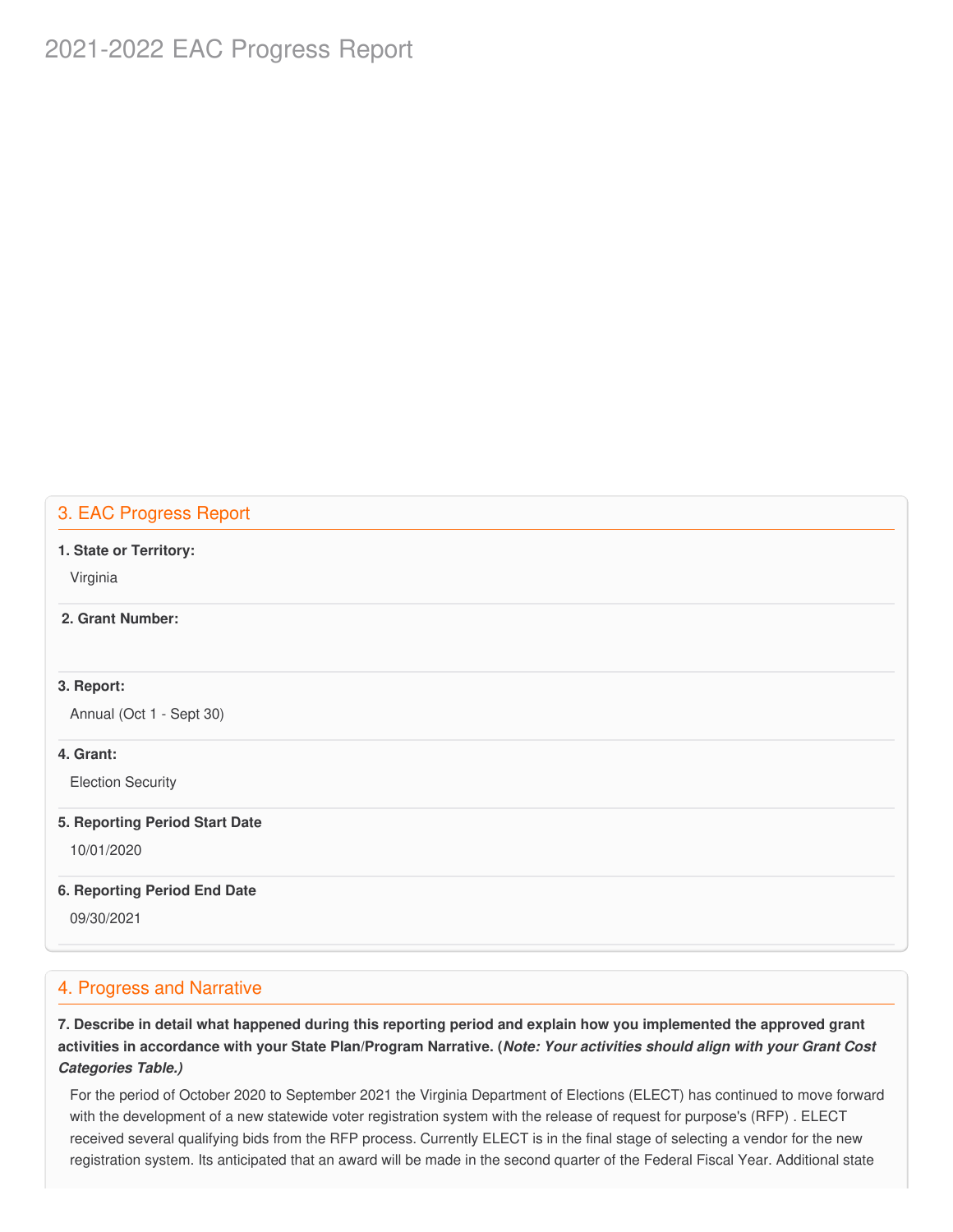funding has been approved based on the estimated cost of the new system that would insure ELECT will exceed any match requirements. Also

 during the reporting cycle Virginia preform its first statewide Risk Limiting Audit for the 2020 presidential election. Based on lessons learned from the audit the state will continue to adjust its approach to audits in the development of a tool kit that can be used by all cities and counties in the commonwealth for elections.

ELECT also continued to implement other security improvements during the period:

- Information Security Governance Program enhancements
- - Create, review and modify plans, policies, and procedures Continual Risk Remediation
- - Ongoing effort based on emerging risks Institute Data Privacy Program
- Data Privacy Officer hired and standing up program

Locality Security Support

- Support to locality Election and IT offices enhancing security
- Creation of Virginia Cyber Navigator Program
- - Continual review of locality security requirements Completion and Distribution of Information Security Governance

# Templates including:

- Business Impact Analysis
- Continuity Plan
- Risk Assessment
- Risk Mitigation Plan
- Incident Response Plan
- System Security Plan

Compliance Software updates and enhancements

Infrastructure Hardening

Data Protection initiatives

Secure Software Development Lifecycle enhancements

 **8. Describe any significant changes to your program during the project, including changes to your original State Plan/Program Narrative or favorable developments that improved program efficiency and/or service delivery.**

N/A

**9. Issues Encountered:**

Describe all major issues that arose during the implementation of the project and the reasons why established goals were not met, if applicable. Address each issue separately and describe whether and how the issues were resolved. Also,  **briefly discuss the implications of any unresolved issues or concerns.**

N/A

 **10. Provide a description of any training conducted, including security training.**

N/A

**11. Subgrants:**

 **Did your office provide subawards to local jurisdictions during this reporting period?**

No

### **12. Match:**

# **Describe how you are meeting or have met the matching requirement.**

ELECT has achieved the required match for the 2018 grant with in-kind support to achieve the match requirement.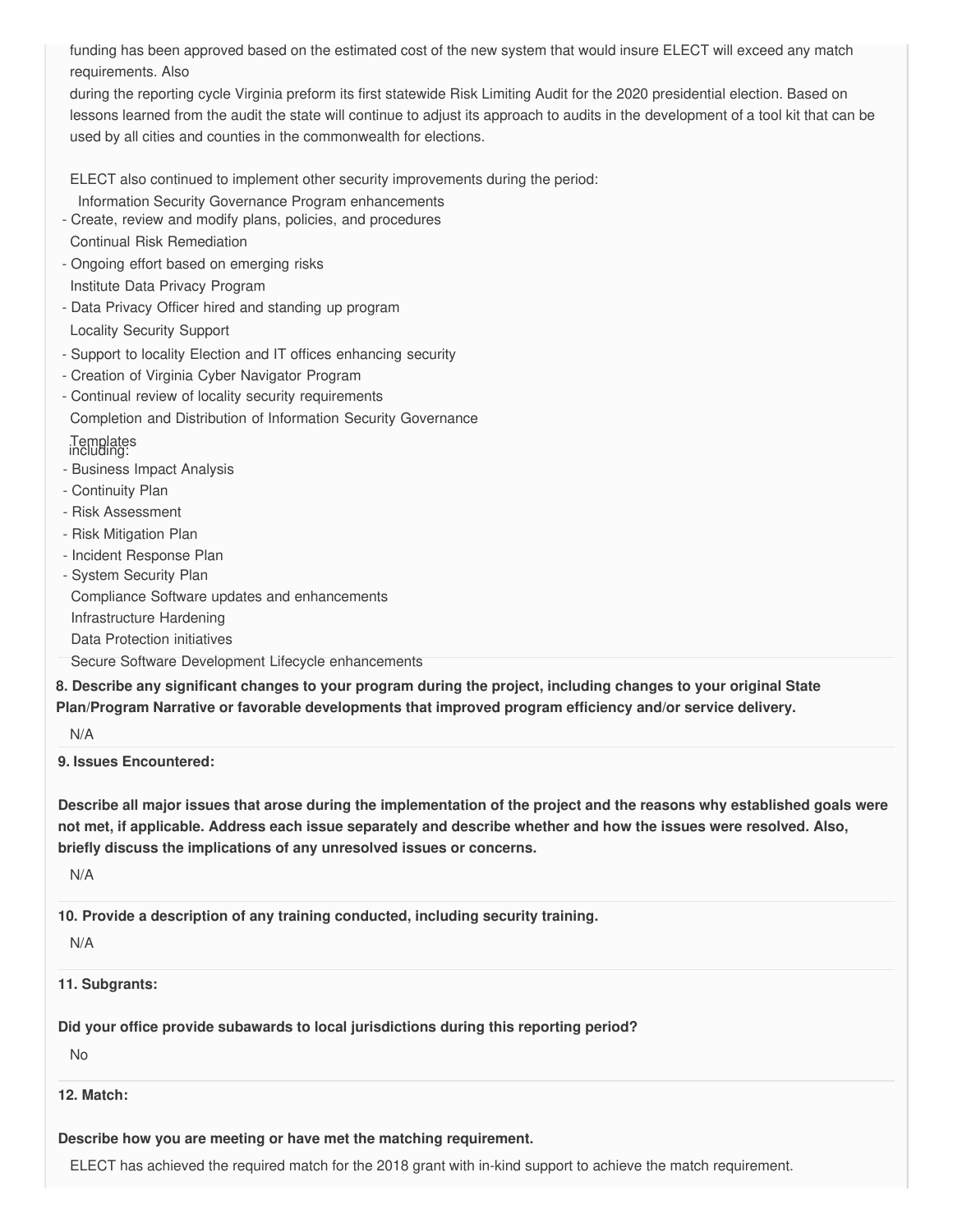ELECT match for the 2020 Election Security grant has been appropriated for use with the replacement of the current central election system (Virginia Election and Registration Information System (VERIS). This match will be allocated to ELECT once a vendor has been selected and development of a new voter registration system has started.

13. Report on the number and type of articles of voting equipment obtained with the funds. Include the amount expended  **on the expenditure table.**

N/A

# 5. Expenditures

### **14. Current Period Amount Expended and Unliquidated Obligations**

### **GRANT COST CATEGORIES - FEDERAL**

 Voting Equipment and Processes: : \$0 Post-Election Auditing: : \$56000 Cyber Security: : \$2790646

 Total : \$2846646 **Comments:**

# **15. GRANT COST CATEGORIES - MATCH**

Cyber Security: : \$15637

Total : \$15637

**Comments:**

# 7. Expenditures

#### **16. Confirm Total Grant Expenditure Amounts**

 Federal : \$2846646 Match : \$15637

Total : \$2862283

 **OMB CONTROL NUMBER: 3265-0020**

# 8. Certification

 **Name and Contact of the authorized certifying official of the recipient.**

| <b>First Name</b><br>Kevin |  |  |  |
|----------------------------|--|--|--|
| <b>Last Name</b>           |  |  |  |
| Hill                       |  |  |  |
| <b>Title</b>               |  |  |  |